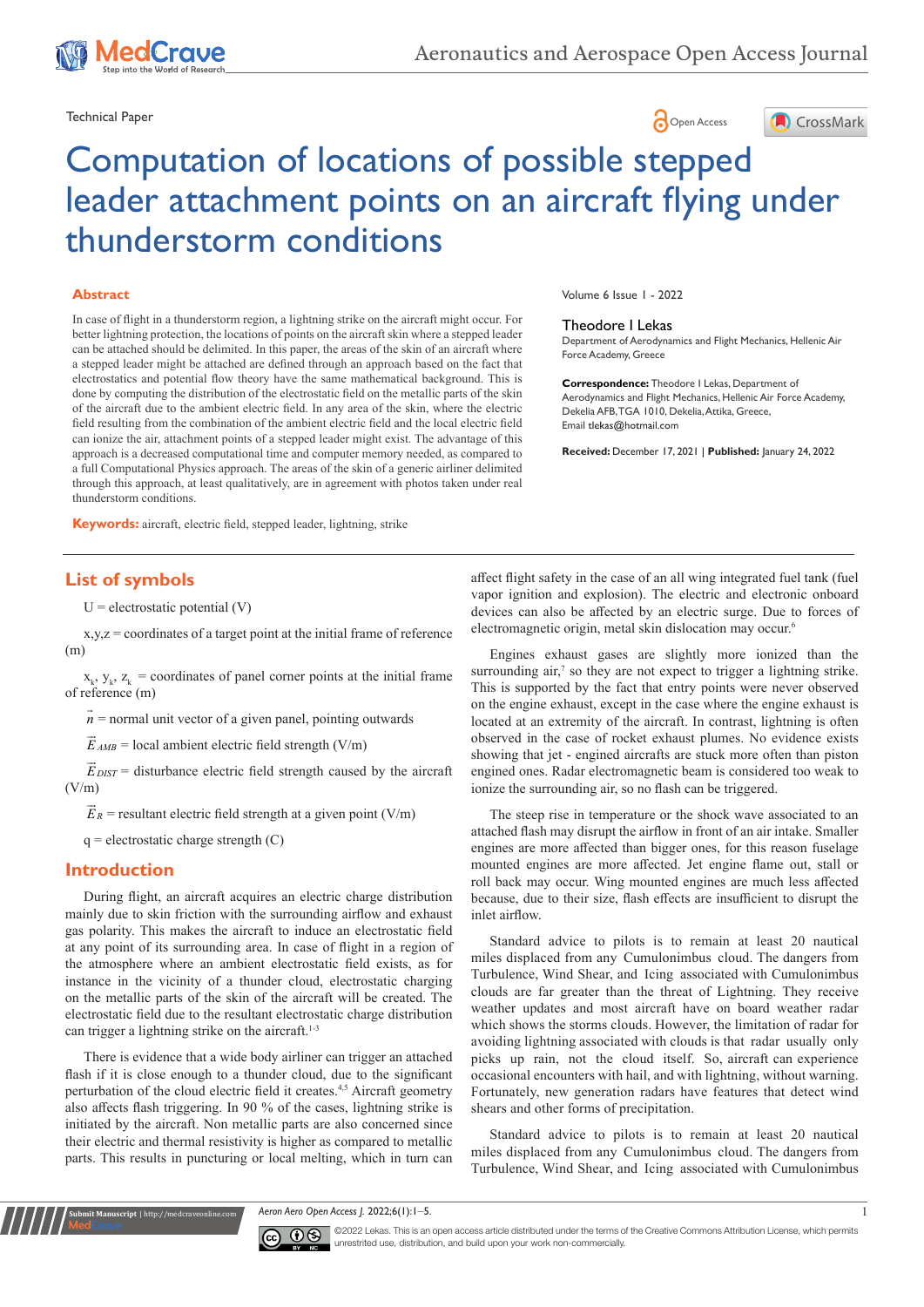clouds are far greater than the threat of Lightning. They receive weather updates and most aircraft have on board weather radar which shows the storms clouds. However, the limitation of radar for avoiding lightning associated with clouds is that radar usually only picks up rain, not the cloud itself. So, aircraft can experience occasional encounters with hail, and with lightning, without warning. Fortunately, new generation radars have features that detect wind shears and other forms of precipitation.

Cumulonimbus clouds are associated to lightning strikes, rain, wind shear, turbulence and icing. The freezing level is also a flight altitude where a lightning strike might occur. The danger from heavy rain, wind shear, turbulence and icing is by far greater than the threat of lightning. In any case, pilots are advised to circumvent these clouds and fly at a distance of at least 20 nm away of them and receive weather updates. Most airliner are equipped with weather radars. The drawback is that radar can detect rain, not the cloud itself, so occasional encounters with hail or lightning can happen without warning. This makes that there is a limitation of radar capacities in avoiding areas of possible lightning strikes, although new generation radar are able to detect wind shear and other type of precipitation. As a consequence, lightning protections are mandatory.

These protections include wire bundle shields, ground straps, structure expanded foils, wire mesh, aluminum flame spray coating, embedded metallic wires, metallic picture frames, diverter strips, metallic foil liners, coated glass fabric or bonded aluminum foils.<sup>8</sup> Another kind of protection is proposed by an MIT research project. It is based on the fact that when an aircraft flies in an area where an ambient electrostatic field exists, its surface becomes charged like an electric dipole. According to MIT researchers, the use of adequate sign electric charge generators on the aircraft surface could alleviate the corresponding electric field. This approach seems to work, at least at a conceptual level.

In order to better design and use protection devices, the amount and the distribution of electrostatic charges acquired by the aircraft should be known.<sup>9-11</sup> The knowledge of the local electrostatic field distribution, due to the induced charge distribution, on the aircraft external surface will permit to better positioning all the needed protection devices. No fast computing approach was so far found in the literature. Such an approach could alleviate computer speed and memory issues, being a useful tool for aircraft configuration parametric study during the design phase. It would permit improved combined aerodynamic and lightning protection efficiency.

In this work, an approach for computing the electrostatic charge distribution acquired by an aircraft of arbitrary geometry flying under an ambient electric field of given strength, is discussed. This approach uses singularities and is based on the fact that electrostatics and potential flow theory have the same mathematical background. Unlike to a full Computational Physics approach, it needs only a grid on the surface of the aircraft instead of a grid on the surface and around it. This is a considerable saving in computer time and memory. Once the electrostatic charge distribution on the aircraft surface is computed, the corresponding electrostatic field distribution is easily obtained according to Gauss theorem.

#### **Presentation of the approach**

The external surface of an aircraft of arbitrary geometry is described by a number of points combined so as to form panels. The coordinates of these points are in a global frame. The origin of the global frame is located at the nose of the aircraft. The x-axis coincides with the longitudinal axis of the aircraft and is directed towards the tail. The y-axis is parallel to the span and points to the right wing according to a pilot's view. Z-axis is such that the global frame is a right orthogonal one.

All corner points of a panel lie on the same plane. The dimensions of each panel are sufficiently small, while the number of panels is adequate to avoid gaps. Each panel carries a homogeneous electrostatic charge distribution, which has to be calculated. The electrostatic charge of the metallic parts of the aircraft skin induces an electric field at any point at their vicinity.

Due to the common mathematical background of electrostatics and potential flow theory, the aerodynamic potential of a source/sink distribution on a panel<sup>12</sup> can also be used for electrostatic calculation purposes. In this work, positive and negative electric charges distribution is used instead of sources and sinks. The electrostatic potential *U* of each panel is expressed in a panel frame (local frame *G, l , t , n ,* G being the centroid of the panel).

For electrostatic purposes, the equation describing the flow potential (equation 1) is adequately modified by including the electrical permittivity of the air.

$$
U = \frac{q}{4\pi\omega_0} \left\{ \left[ \frac{(x-x_1)(y_2-y_1) - (y-y_1)(x_2-x_1)}{d_{12}} \ln \frac{r_1+r_2+d_{12}}{r_1+r_2-d_{12}} + \frac{(x-x_2)(y_3-y_2) - (y-y_2)(x_3-x_2)}{d_{23}} \ln \frac{r_2+r_3+d_{23}}{r_2+r_3-d_{23}} + \frac{(x-x_3)(y_4-y_3) - (y-y_3)(x_4-x_3)}{d_{34}} \ln \frac{r_3+r_4+d_{34}}{r_3+r_4-d_{34}} + \frac{(x-x_4)(y_1-y_4) - (y-y_4)(x_1-x_4)}{d_{44}} \ln \frac{r_4+r_1+d_{41}}{r_4+r_1-d_{41}} \right\}
$$
 (1)

Where: 
$$
d_{12} = \sqrt{(x_2 - x_1)^2 + (y_2 - y_1)^2}
$$
  
\n $d_{23} = \sqrt{(x_3 - x_2)^2 + (y_3 - y_2)^2}$   
\n $d_{34} = \sqrt{(x_4 - x_3)^2 + (y_4 - y_3)^2}$ ,  $d_{41} = \sqrt{(x_4 - x_1)^2 + (y_4 - y_1)^2}$ ,  
\n $m_{12} = \frac{y_2 - y_1}{x_2 - x_1}$ ,  $m_{23} = \frac{y_3 - y_2}{x_3 - x_2}$ ,  $m_{34} = \frac{y_4 - y_3}{x_4 - x_3}$ ,  $m_{41} = \frac{y_1 - y_4}{x_1 - x_4}$ , and

for k=1 to 4  

$$
r_k = \sqrt{(x - x_k)^2 + (y - y_k)^2 + z}
$$
,  $e_k = (x - x_k)^2 + z^2$ ,  $h_k = x_k y_k$ 

*q* is the electrostatic charge per unit area carried by the panel,  $\varepsilon_0$  is the electrical permittivity of the air (8,85 10<sup>-12</sup> F/m), and  $x_k$ ,  $y_k$ ,  $z_k$ and  $x, y, z$  are the coordinates respectively of the panel corners and of the point at which the potential will be calculated. All coordinates in equation (1) are expressed in a local (panel) frame. For this reason a transfer from the global frame to the local one and vice versa is needed.

The electric field  $\vec{E}$  induced by this panel at any point of the surrounding space is calculated according to equations 2:

$$
\vec{E} = -\overrightarrow{grad}U\tag{2}
$$

The electrostatic field  $\vec{E}_{RES}$  induced by the aircraft at any point of its vicinity is the resultant of the field created by the electrostatic for its victing is the resultant of the field created by the electrostatic charges of the aircraft due its exhaust gases  $\vec{E}_{EXHAVST}$ , the electrostatic field due to the charges acquired due to the airflow friction  $\vec{E}_{FRICITION}$ 

**Citation:** Lekas TI. Computation of locations of possible stepped leader attachment points on an aircraft flying under thunderstorm conditions. *Aeron Aero Open Access J.* 2022;6(1):1‒5. DOI: [10.15406/aaoaj.2022.06.00134](https://doi.org/10.15406/aaoaj.2022.06.00134)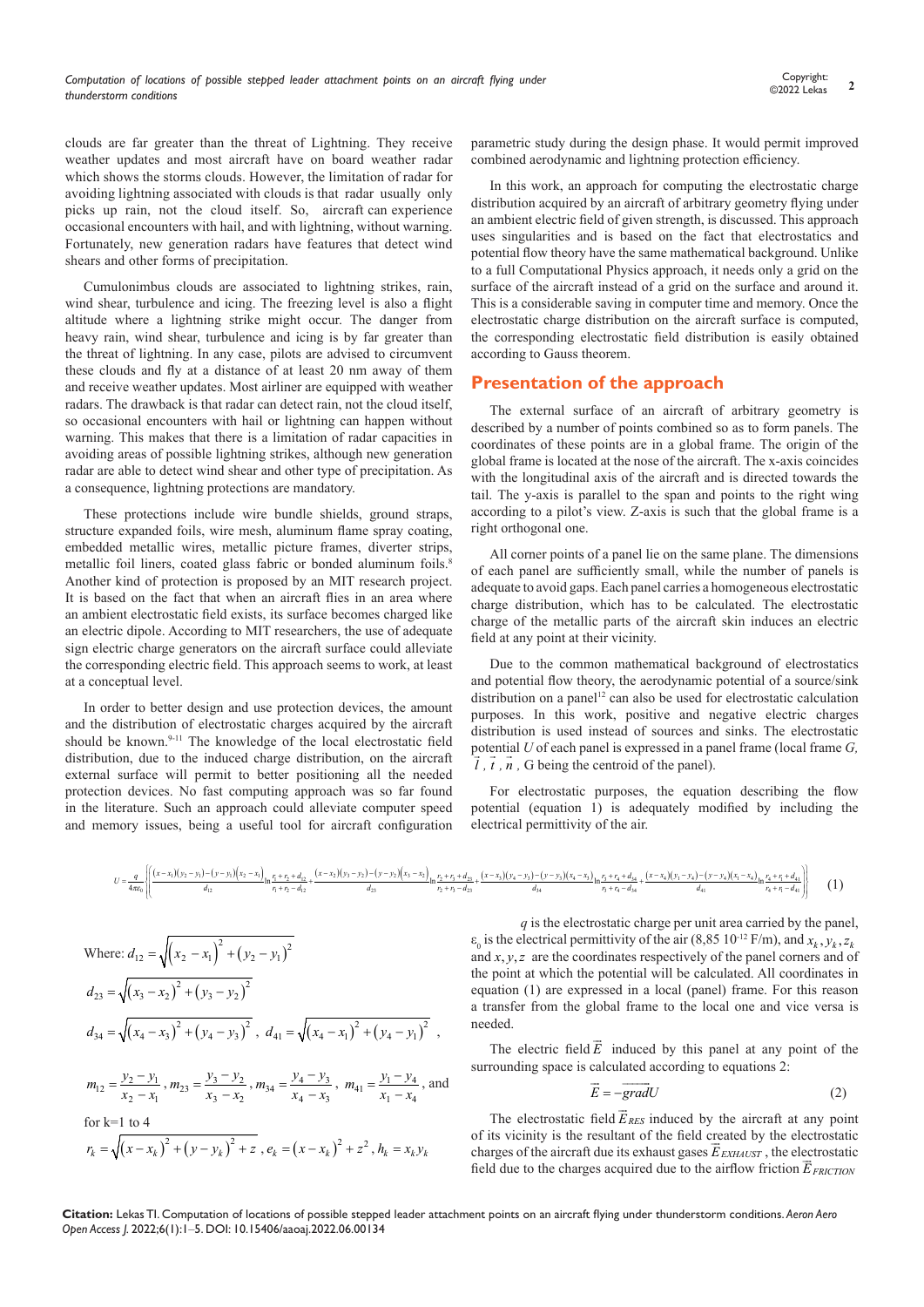and the electrostatic field  $\vec{E}_{DIST}$  created by the charge distribution on and the electrostatic field  $E_{DIST}$  created by the charge distribution on the aircraft skin due to the ambient electrostatic field  $\vec{E}_{AMB}$ , as shown in equation (3).

$$
\vec{E}_{EXHAUST} + \vec{E}_{FRICTION} + \vec{E}_{DIST} = \vec{E}_{RES}
$$
 (3)

 $\vec{E}_{\text{EKHAVST}}$  and  $\vec{E}_{\text{FRICTION}}$  are independent of the local electrostatic *E EXHAUST* and *E FRICTION* are independent field  $\vec{E}_{AMB}$  and will be not considered here.

Since the hull of an aircraft is a Faraday cage, the module of the electrostatic field at any point internal to the aircraft equals to zero. The boundary condition corresponding to this is (equation 4):

$$
\vec{E}_{DIST} + \vec{E}_{AMB} = \vec{0}
$$
 (4)

*E DIST* can be written as (equation 5):

$$
E_{DIST} = \sum_{J=1}^{N} q_J \vec{\varepsilon}_{iJ} \tag{5}
$$

where,  $\vec{\epsilon}_{ij}$  is the induced electric field at any point i, by a panel j carrying a distribution of unit electrostatic charges and N is the number of panels approximating the external surface of the aircraft.  $q_i$  is the (unknown) value of the electrostatic charge effectively carried by the (unknown) value of  $L$ <br>panel j due to  $\vec{E}_{\text{AMB}}$ .

Equation (4) is a vector equation, so it corresponds to three algebraic ones, is the boundary condition to be satisfied at any internal point inside the aircraft and can be rearranged as follows (equation 6):

$$
\vec{E}_{DIST} = -\vec{E}_{AMB} \tag{6}
$$

Figure 1 shows an arbitrary position of vectors  $\vec{E}_{DIST}$  and  $\vec{E}_{AMB}$ at an internal point  $G<sub>I</sub>$  close to the skin. All vectors in figure 1 are expressed in the global frame.

Figure 2 shows the relative positions of point  $G<sub>I</sub>$  and the centroid G of the panel above.

The coordinates of point  $G<sub>l</sub>$  in the global frame are respectively:

$$
G_{ix} = G_X - GG_i n_X
$$
  
\n
$$
G_{iY} = G_Y - GG_i n_Y
$$
  
\n
$$
G_{iZ} = G_Z - GG_i n_Z
$$

where  $GG<sub>I</sub>$  is the distance between points G and  $G<sub>I</sub>$ .

According to figure 1, two mixed products can be formed. Since a mixed product represents a volume, equation (6) is satisfied only if the volumes represented by the mixed products are equal (equation (7)).

$$
\begin{pmatrix}\nE_{DISTX} & -XT & -XL \\
E_{DISTY} & -YT & -YL \\
E_{DISTZ} & -ZT & -ZL\n\end{pmatrix} = \begin{pmatrix}\nE_{AMBY} & XT & XL \\
E_{AMBY} & YT & YL \\
E_{AMBZ} & ZT & ZL\n\end{pmatrix}
$$
\n(7)

where  $\vec{E}_{DISTX}$ ,  $\vec{E}_{DISTY}$ ,  $\vec{E}_{DISTZ}$ ,  $\vec{E}_{AMBX}$ ,  $\vec{E}_{AMBY}$  and  $\vec{E}_{AMBZ}$  are the component of  $\vec{E}_{DIST}$  and  $\vec{E}_{AMB}$  in the global frame.

 $E_{DISTX}$ ,  $E_{DISTY}$ ,  $E_{DISTZ}$  respectively are equal to (equations 8):

$$
E_{DISTX} = \sum_{J=1}^{N} q_{J} \varepsilon_{iJ}, E_{DISTY} = \sum_{J=1}^{N} q_{J} \varepsilon_{YiJ},
$$

$$
E_{DISTZ} = \sum_{J=1}^{N} q_{J} \varepsilon_{ZiJ}
$$
(8)

and also

$$
XT = t_x, \space YT = t_y, \space ZT = t_z \space \text{ If } \overrightarrow{E}_{AMBX} \cdot \overrightarrow{t} > 0 \text{ , } XT = -t_x, \space YT = -t_y, \space ZT = -t_z \space \text{ If } \overrightarrow{E}_{AMBX} \cdot \overrightarrow{t} < 0 \text{ , }
$$

 $XL = l_x$ ,  $YL = l_y$ ,  $ZL = l_z$  If  $\vec{E}_{AMBX} \cdot \vec{l} > 0$  and  $XL = l_x$ ,  $YL = l_y$ ,  $ZL = l_z$ If  $\vec{E}$  *AMBY*  $\cdot \vec{l}$  < 0.

Where

 $t_X$ ,  $t_Y$ ,  $t_Z$  and  $l_X$ ,  $l_Y$   $l_Z$ , are the components of vectors  $\vec{t}$  and  $\vec{l}$  in the global frame.

The combination of equations (7) and (8) gives (after some algebra), the boundary condition to be satisfied at any control point  $G<sub>i</sub>$  inside the aircraft.

By applying this boundary condition, to N internal points, a system of N x N linear algebraic equations is obtained. The solutions of this system are the values and the sign of the electrostatic charges  $q_j$  due to  $\vec{E}_{AMB}$  and carried by the panels approximating the external surface of the aircraft. The computation is made using a modified in house aerodynamic computer code based on panel method. Once the electrostatic charges for each panel are computed, the vector the electrostatic charges for each panel are computed, the vector electrostatic field  $\vec{E}_{DIST}$  at the centroid G of any panel of the aircraft skin can be calculated using Gauss theorem. It must be pointed out that points G and  $G_i$  are located close to each other. If the module of  $\vec{E}_{RES} = \vec{E}_{DIST} + \vec{E}_{AMB}$  exceeds 300 KV/m a possibility of a lightning strike exists.



**Figure 1** Vectors  $\vec{E}_{AMB}$  and  $\vec{E}_{DIST}$  expressed in a local frame based at internal point  $\mathsf{G}_{\cdot}$ . The axes of this frame are parallel to the corresponding axes of the panel located on the surface.



**Figure 2** Relative positions of points G and  $G_i$ .

**Citation:** Lekas TI. Computation of locations of possible stepped leader attachment points on an aircraft flying under thunderstorm conditions. *Aeron Aero Open Access J.* 2022;6(1):1‒5. DOI: [10.15406/aaoaj.2022.06.00134](https://doi.org/10.15406/aaoaj.2022.06.00134)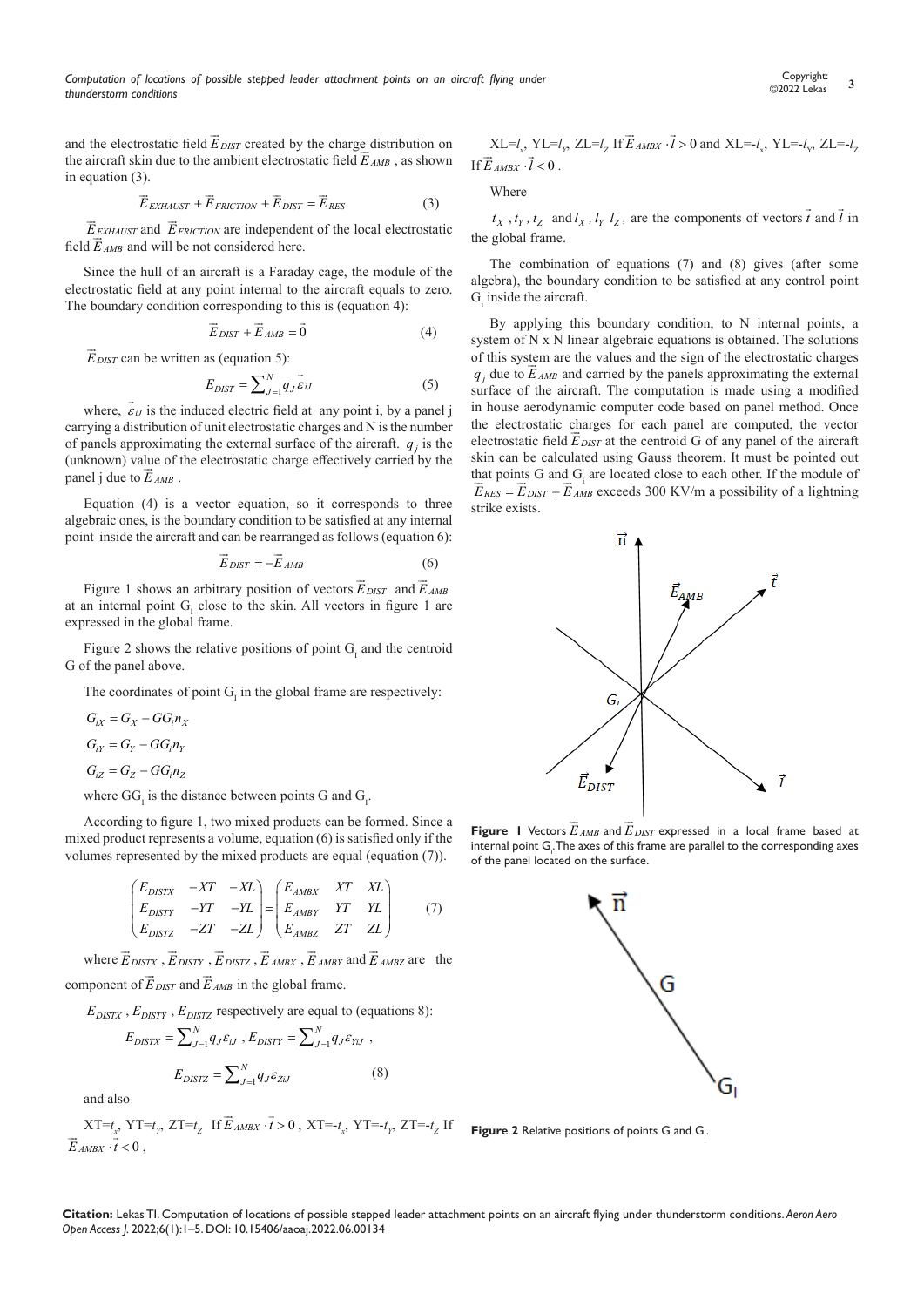

**Figure 3** Local electric field strength distribution (absolute value) on the aircraft surface view from above (a) and from below (b) for an ambient field strength of 75.10<sup>3</sup> V/m.



**Figure 4** Local electric field strength distribution (absolute value) on the aircraft surface view from above (a) and from below (b) for an ambient field strength of 150.10<sup>3</sup> V/m.



**Figure 5** Local electric field strength distribution (absolute value) on the aircraft surface view from above (a) and from below (b) for an ambient field strength of 300.10<sup>3</sup> V/m.

### **Results**

A generic airliner geometry of 50 m length and 60 m wingspan is created. The linear algebraic equation system is solved using a singular value decomposition method.14 The aircraft was in level flight and exposed to a horizontal ambient electric field of various strength.

Figures 3(a) to 5(b) show the distribution of the local electric field strength distribution, in absolute values, on the aircraft external ileid strength distribution, in absolute values, on the aircraft external<br>surface, for strength of  $\vec{E}_{AMB}$  equal to 75.10<sup>3</sup> V/m (according to,<sup>15</sup> (figures 3(a),3(b)),  $150.10^3$  V/m (figures 4(a),4(b)) and  $300.10^3$  V/m (figures  $5(a)$ , $5(b)$ ).

In all cases, on the aircraft external surface, there are regions where the local electric field strength (in absolute value) is stronger than 3.10<sup>6</sup> V/m. These regions are observed at the nose and tail cone and at the junction of the wings, the horizontal and the vertical stabilizer with the fuselage. Similar regions are also observed on the fuselage, on the upper and lower surface of the wings and the horizontal stabilizer, as well as on their respective trailing edges and tips. Regions where a local high strength electrostatic field is present are also at the vertical stabilizer trailing edge and tip, as well as on the nacelle pylons.

All the above regions are extended, while new regions appear, as the strength of the ambient electrostatic field increases. According to the strength of the local electric field at each point of the external surface of the aircraft, the surrounding air can be ionized or not. If so, a stepped leader can be attracted by the aircraft at a point of its skin and leave by another one. The closer to the red color a region of the aircraft surface is, the more probable it will attract a stepped leader. In the same way, the closer to the red color an area is, the more probable a stepped leader will leave from there.

Photos 1 to 5 taken from the web<sup>16</sup> under real thunderstorm conditions shows an, at least qualitative, agreement with the results of the presented approach.



**Photo 1** Attachment point in front of the vertical stabilizer.



**Photo 2** Attachment points on the nacelle pylons and the rear cone of the fuselage.



**Photo 3** Attachment points on the engine nacelle, the upper surface of the wing, the wing tip and the tip of the vertical stabilizer.



**Photo 4** Attachment point at the nose.

**Citation:** Lekas TI. Computation of locations of possible stepped leader attachment points on an aircraft flying under thunderstorm conditions. *Aeron Aero Open Access J.* 2022;6(1):1‒5. DOI: [10.15406/aaoaj.2022.06.00134](https://doi.org/10.15406/aaoaj.2022.06.00134)